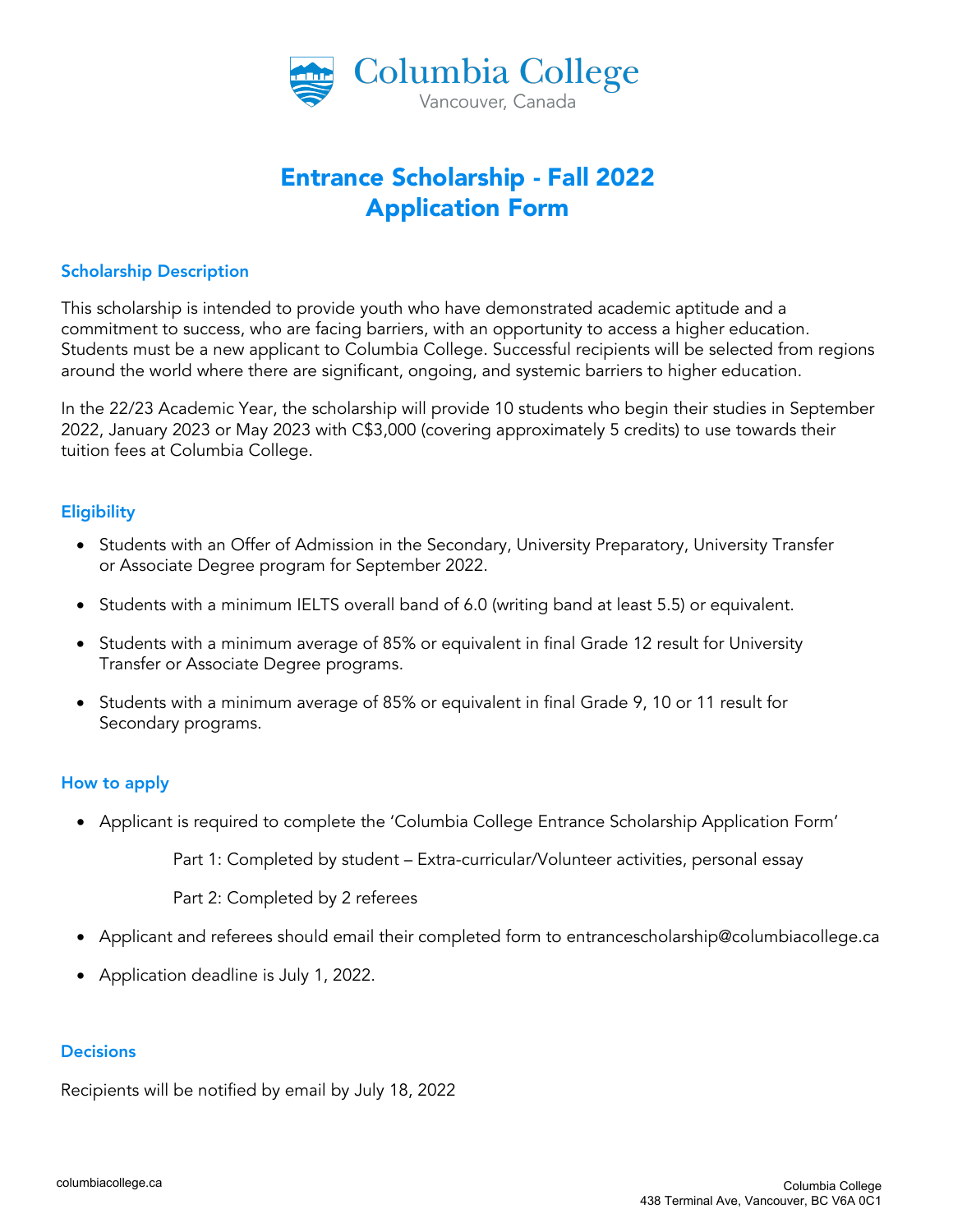

### STUDENT SECTION

| Student number:                                                                                                                                                                                                    | Email:                                  |                                                                                                      |  |
|--------------------------------------------------------------------------------------------------------------------------------------------------------------------------------------------------------------------|-----------------------------------------|------------------------------------------------------------------------------------------------------|--|
| Last name:                                                                                                                                                                                                         | First name:                             |                                                                                                      |  |
| Program:                                                                                                                                                                                                           | Final Grade 12 average for UT & AD (%): |                                                                                                      |  |
| English Proficiency Results (IELTS, TOEFL, Duolingo):                                                                                                                                                              |                                         | Final Grade 9/10/11 average for Sec (%):                                                             |  |
| Extra-curricular/volunteer activities                                                                                                                                                                              |                                         |                                                                                                      |  |
| Please list 2-3 of your most recent and significant extra-curricular or volunteer activities.<br>Provide dates and a brief description of your involvement in the activities.                                      |                                         |                                                                                                      |  |
| <b>Applicant Essay</b><br>Describe an event in which you took a leadership role and what you learned about yourself? How would those experience shape you to be<br>responsible global citizen? (maximum 250 words) |                                         |                                                                                                      |  |
|                                                                                                                                                                                                                    |                                         |                                                                                                      |  |
|                                                                                                                                                                                                                    |                                         |                                                                                                      |  |
|                                                                                                                                                                                                                    |                                         |                                                                                                      |  |
| <b>Student Declaration:</b><br>ı, <u>.</u><br><u> 1989 - Johann Barnett, fransk politiker (</u>                                                                                                                    |                                         | declare that information contained in my Columbia College Entrance Scholarship is true and accurate. |  |

Date: First and Last name

<sup>\*</sup>Email your application to entrancescholarship@columbiacollege.ca with Subject line: Fall 2022, your last name, first name, Student ID, Student Section Deadline: July 1, 2022.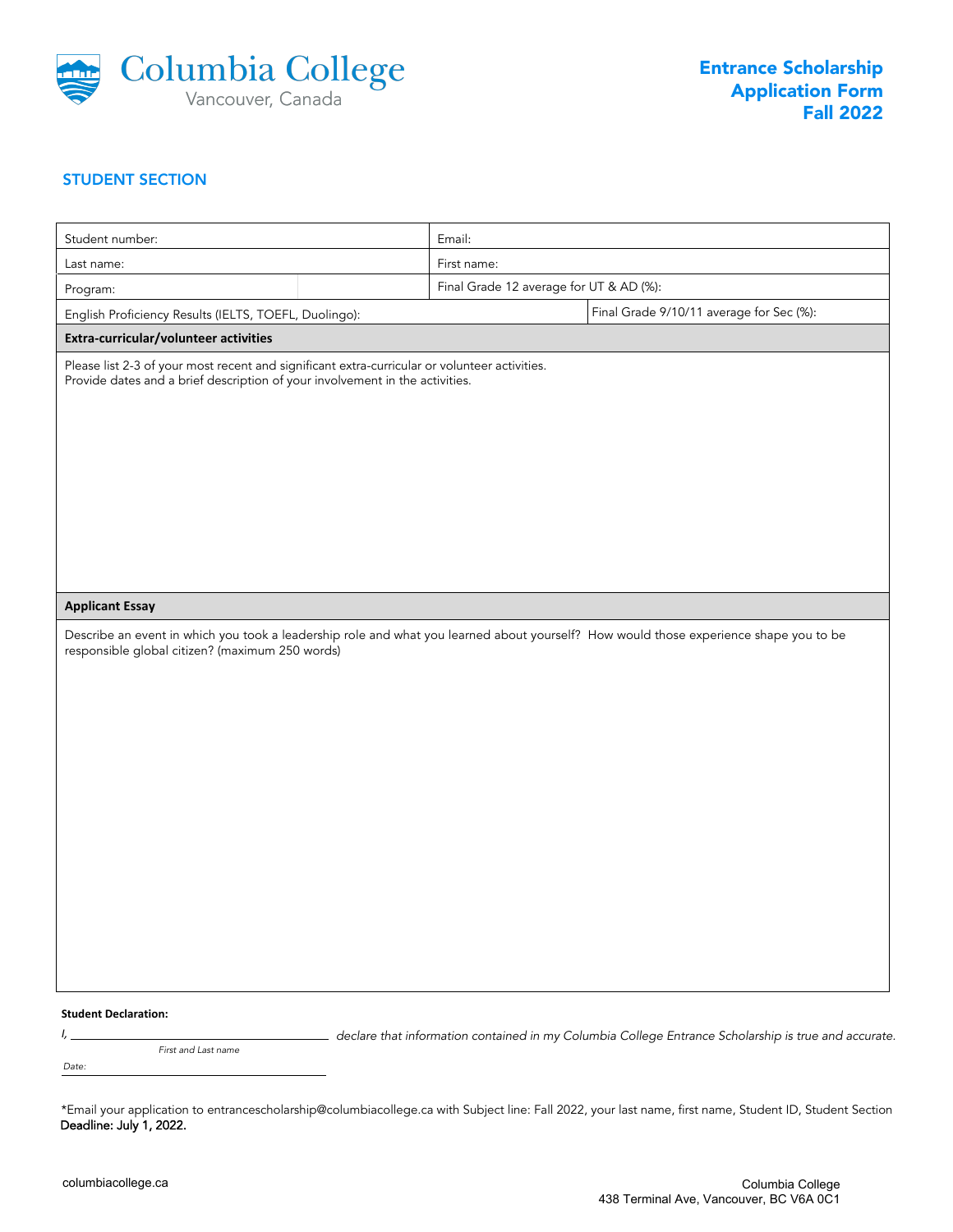

#### REFEREE RECOMMENDATION I

This scholarship is intended to provide youth who have demonstrated academic aptitude and a commitment to success, who are facing barriers, with an opportunity to access a higher education. Students must be a new applicant to Columbia College

The scholarship is for the amount of C\$3,000 to be used towards the student's tuition fees at the college.

Applicants are required to submit a completed application form and 2 referees' recommendations.

| Student Name (First Name, Last name):                                                                                                                |             |  |            |  |  |  |
|------------------------------------------------------------------------------------------------------------------------------------------------------|-------------|--|------------|--|--|--|
| <b>Referee Information</b>                                                                                                                           |             |  |            |  |  |  |
| Title:                                                                                                                                               | First Name: |  | Last name: |  |  |  |
| Position:                                                                                                                                            | Email:      |  |            |  |  |  |
| How long have you known the Applicant (years/months)?                                                                                                |             |  |            |  |  |  |
| In what capacity have you known the Applicant?                                                                                                       |             |  |            |  |  |  |
| <b>Referee Recommendation I</b>                                                                                                                      |             |  |            |  |  |  |
| Please comment on the reason why you think this applicant is a suitable candidate for the Columbia College Entrance Scholarship. (maximum 250 words) |             |  |            |  |  |  |
|                                                                                                                                                      |             |  |            |  |  |  |
|                                                                                                                                                      |             |  |            |  |  |  |
|                                                                                                                                                      |             |  |            |  |  |  |
|                                                                                                                                                      |             |  |            |  |  |  |

Email your recommendation to entrancescholarship@columbiacollege.ca with Subject line: Fall 2022, Student's last name, first name, Reference I Deadline: July 1, 2022.